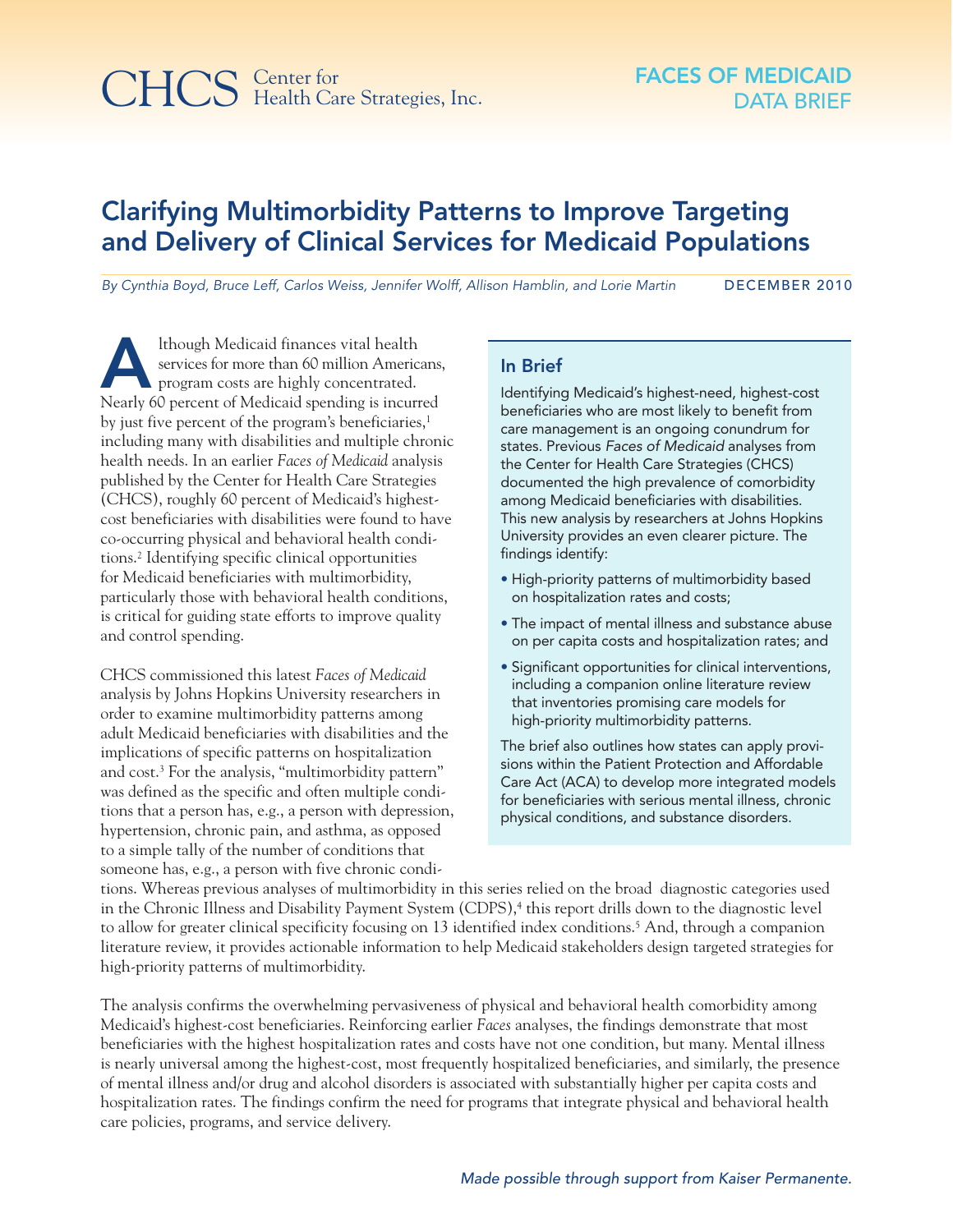## STUDY DESIGN

CHCS partnered with researchers at Johns Hopkins University to conduct this analysis. The study used 2001 and 2002 data from the Medicaid Analytic eXtract (MAX) files; both years of data were used to determine morbidity profiles, whereas service use and expenditures were analyzed for 2002 only. The results presented in this brief focus on adults with disabilities under age 65 who are not eligible for Medicare. Individuals enrolled in managed care plans were excluded as were costs associated with long-term supports and services. Although the initial analysis also examined Medicaid expenditures and service use for the dual eligible population, these data are not reported here because without Medicare data, the portrait for duals would be incomplete. The analysis examined disease prevalence, health care costs, and utilization for a total of 5.2 million Medicaid beneficiaries. This data brief summarizes findings for a subset totaling approximately 1.9 million non-dual adults with disabilities under age 65.

For this analysis, a "condition" was defined as a clinical entity that could be managed in a relatively homogenous manner. Prevalence of chronic conditions was determined based on the building blocks of the CDPS diagnostic classification framework as well as data from pharmacy and durable medical equipment claims. To identify highpriority multimorbidity patterns for targeting by Medicaid agencies and plans, the analysis identified 13 index conditions based on prevalence, potential for modification of clinical course, and costs of management. The 13 index conditions are: (1) asthma and/or chronic obstructive pulmonary disease (COPD); (2) cerebrovascular accident (stroke); (3) chronic pain; (4) congestive heart failure; (5) coronary heart disease; (6) dementia; (7) depressive disorders; (8) developmental disorders; (9) diabetes; (10) drug and alcohol disorders; (11) hypertension; (12) chronic renal failure or end stage renal disease; and (13) schizophrenia. To determine the set of associated conditions that could be considered in the pattern analysis for each index condition, the researchers identified the most common 15 from among 32 co-occurring clinical conditions. The researchers also considered five additional conditions based on either high per capita costs or the opportunities these conditions presented for the development of care management strategies that address distinct patterns of multimorbidity. There was a final narrowing of chronic conditions for the pattern analyses based jointly on prevalence and cost. Pattern analyses were used to identify prevalence of combinations of these conditions, associated costs and utilization patterns. For a full description of the study methodology, see the full report and appendices at **www.chcs.org**.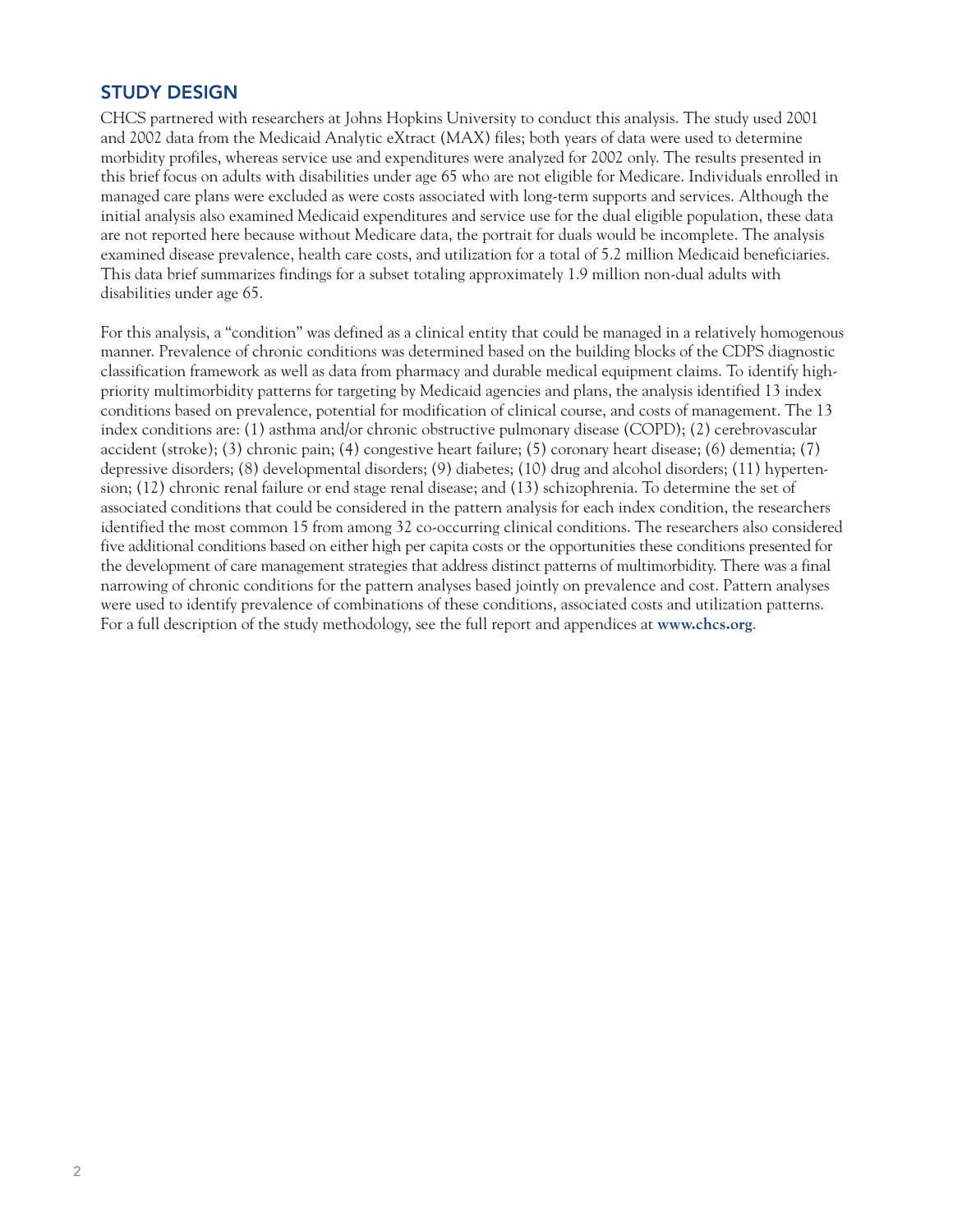## FINDINGS

## **The overwhelming majority of beneficiaries with the 13 identified index conditions have additional chronic conditions.**

Beneficiaries with any one of the index conditions are extremely likely to have other co-occurring conditions. For most of the index conditions, fewer than one percent of beneficiaries have only the specified index condition (Figure 1). The only exceptions are for developmental disorders, hypertension, and depression – but even for these conditions, fewer than three percent of beneficiaries have only the index condition. The near universality of comorbidity across these index conditions highlights the need for care management strategies that explicitly acknowledge this clinical complexity.

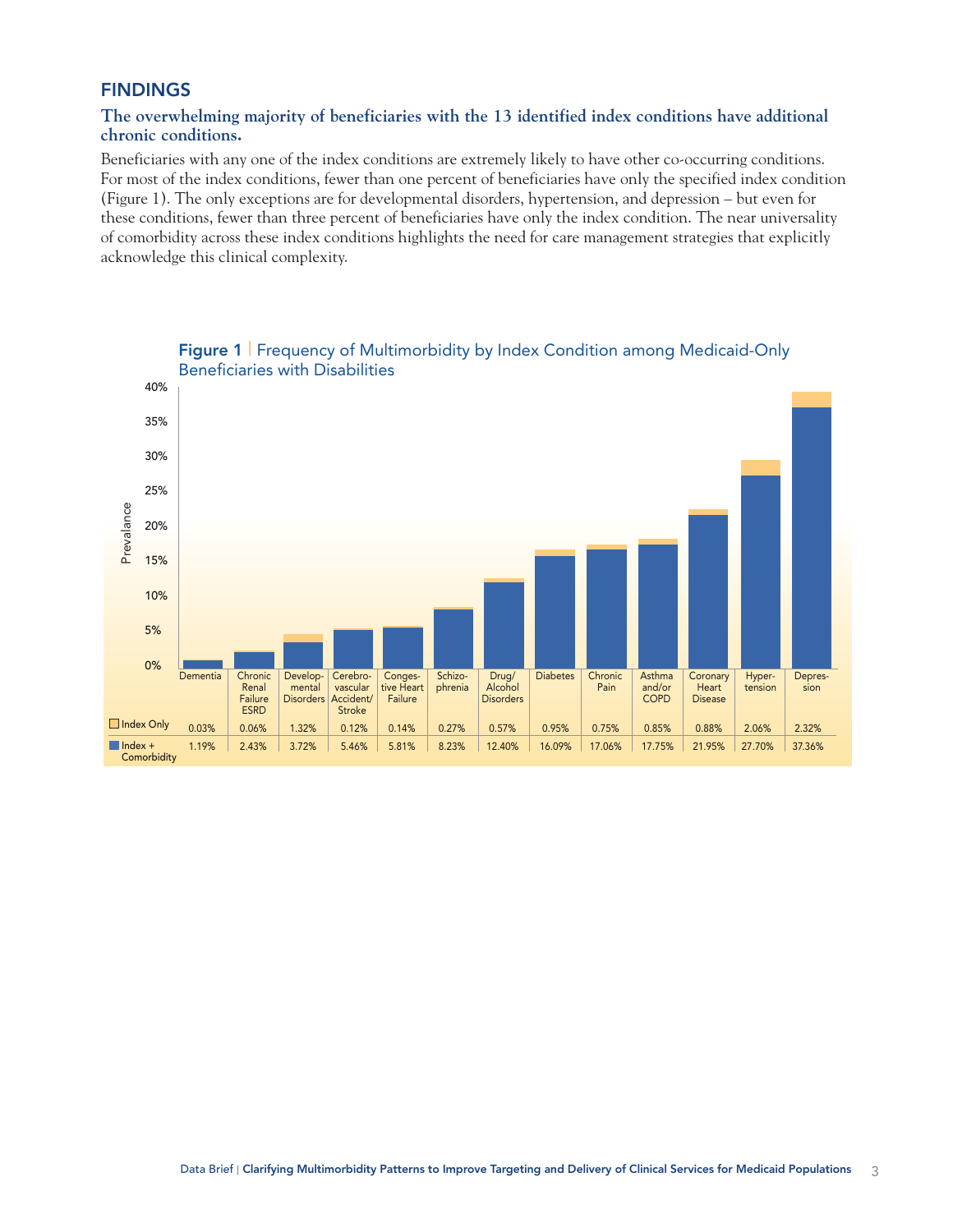## **Physical and behavioral health comorbidity is pervasive among Medicaid's highest-cost beneficiaries with disabilities.**

Consistent with earlier *Faces of Medicaid* analyses by researchers at the University of California San Diego, for beneficiaries with one of five common chronic physical conditions — asthma/COPD, congestive heart failure, coronary heart disease, diabetes, or hypertension — approximately two-thirds also have a mental illness (Figure 2).6 The prevalence of drug and alcohol disorders is also worth noting among this group – ranging from just under 17 percent for individuals with diabetes to nearly 26 percent for asthma/COPD. Moreover, up to one-fifth of people with one of these five chronic physical conditions also have both mental illness and a drug and alcohol disorder. Due to likely underreporting of drug and alcohol use, it is probable that these numbers are low. While behavioral health comorbidity has been previously recognized as an important issue for the Medicaid population, this research adds cost and utilization data to quantify the extent to which comorbid mental illness and drug and alcohol disorders affect patients with a broad array of chronic conditions.



Figure 2 | Prevalence of Behavioral Health Comorbidities among Medicaid-Only Beneficiaries with Disabilities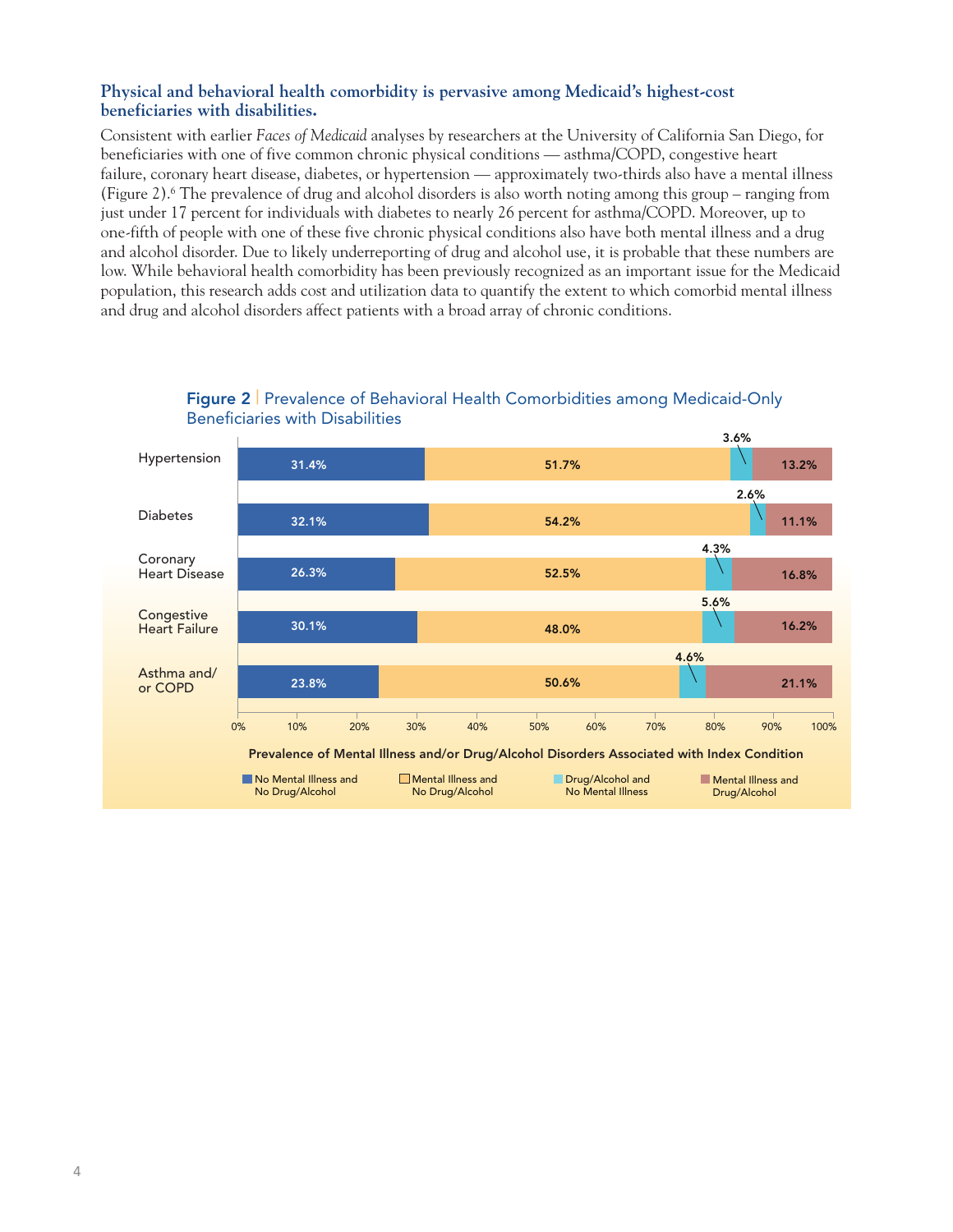## **Health care spending is substantially higher for beneficiaries with chronic physical conditions who also have a mental illness and/or drug and alcohol disorder.**

The addition of mental illness for those with common chronic physical conditions is associated with health care costs that are 60 to 75 percent higher than those without a mental illness (Figure 3). The addition of co-occurring mental illness and a drug and alcohol disorder for beneficiaries with common chronic physical conditions results in two- to three-fold higher health care costs. For example, spending for beneficiaries with diabetes and no mental illness and drug and alcohol disorder average just under \$10,000 per year, whereas spending for beneficiaries with diabetes and a mental illness and drug and alcohol disorder tops \$35,000 annually. Moreover, within 25 of the costliest multimorbidity patterns on a per capita basis, nearly all — 18 out of 25 — include behavioral health comorbidities (Figure 4); the number bumps up to 23 out of 25 when dementia is included as well.



## Figure 3 | Impact of Behavioral Health Comorbidities on Per Capita Costs among Medicaid-Only Beneficiaries with Disabilities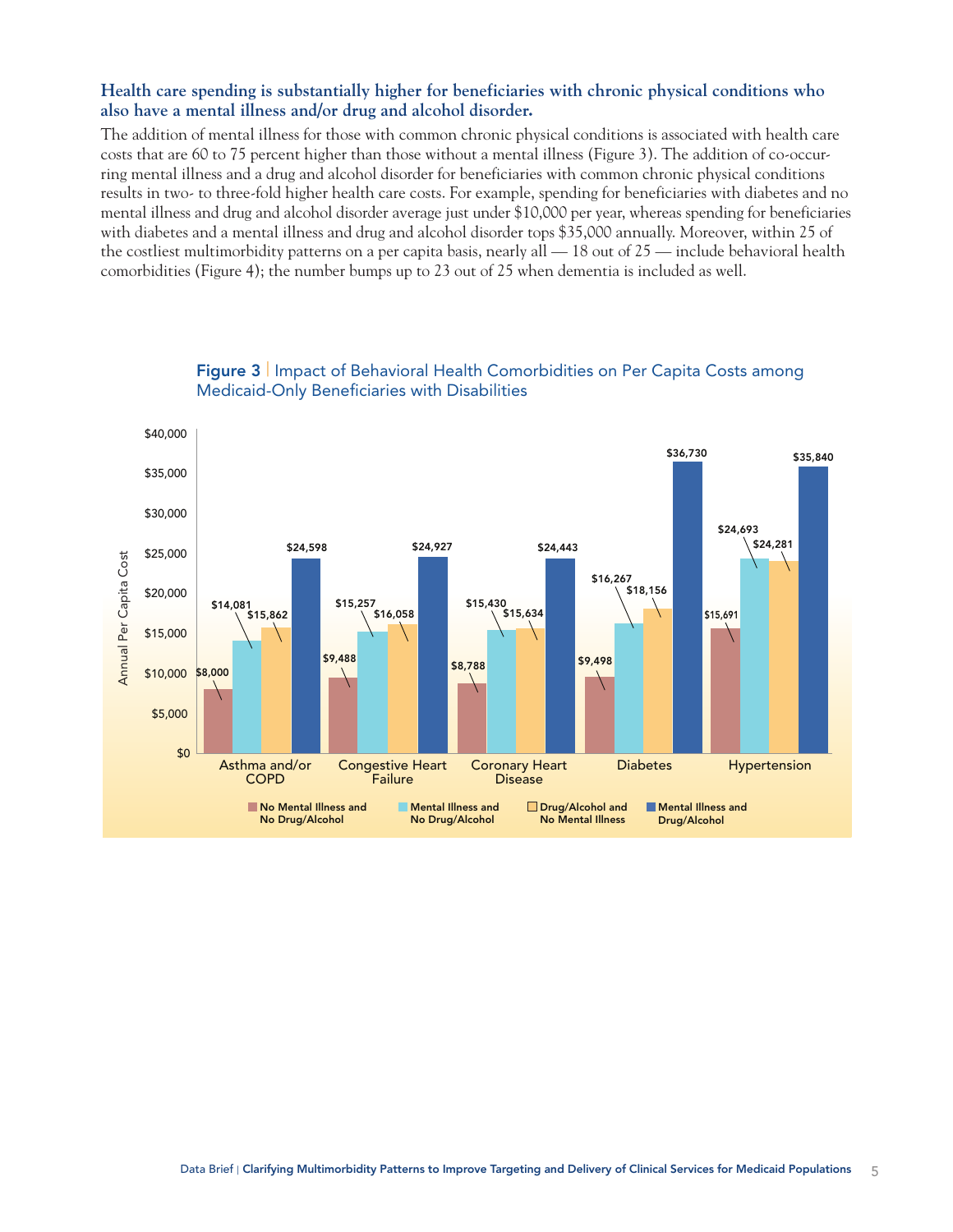#### Figure 4 | Top 25 Multimorbidity Patterns by Per Capita Cost among Medicaid-Only Beneficiaries with Disabilities a, b

| Multimorbidity Pattern c, d, e                                                                                                                                             | <b>Annual Per</b><br><b>Capita Cost</b> | <b>Annual Per</b><br>Capita<br>Hospital-<br>ization Rate | Prevalence<br>among<br>Medicaid-<br>Only<br><b>Beneficiaries</b> | Prevalence<br>of High-Cost<br>Cases in<br>Morbidity<br>Pattern <sup>e</sup> |
|----------------------------------------------------------------------------------------------------------------------------------------------------------------------------|-----------------------------------------|----------------------------------------------------------|------------------------------------------------------------------|-----------------------------------------------------------------------------|
| Dementia, HIV/AIDS<br>1.                                                                                                                                                   | \$60,145                                | 2.43                                                     | 0.06%                                                            | 69.0%                                                                       |
| Asthma/COPD, Chronic Pain, Chronic Renal Failure/ESRD, Congestive Heart Failure, Coronary Heart Disease, Dementia,<br>2.<br>Hypertension, Mental Illness                   | \$58,617                                | 4.23                                                     | 0.09%                                                            | 67.8%                                                                       |
| Cerebrovascular Accident/Stroke, Chronic Renal Failure/ESRD, Congestive Heart Failure, Coronary Heart Disease, Dementia,<br>3.<br>Hypertension, Mental Illness             | \$57,905                                | 3.92                                                     | 0.10%                                                            | 67.9%                                                                       |
| Chronic Pain, Chronic Renal Failure/ESRD, Congestive Heart Failure, Coronary Heart Disease, Dementia, Hypertension,<br>4.<br>Mental Illness                                | \$57,857                                | 3.93                                                     | 0.15%                                                            | 68.1%                                                                       |
| Asthma/COPD, Chronic Renal Failure/ESRD, Congestive Heart Failure, Coronary Heart Disease, Dementia, Hypertension,<br>5.<br><b>Mental Illness</b>                          | \$53,985                                | 3.97                                                     | 0.16%                                                            | 69.6%                                                                       |
| Chronic Renal Failure/ESRD, Congestive Heart Failure, Coronary Heart Disease, Dementia, Hypertension, Mental Illness<br>6.                                                 | \$51,344                                | 3.46                                                     | 0.31%                                                            | 69.3%                                                                       |
| Asthma/COPD, Chronic Renal Failure/ESRD, Congestive Heart Failure, Coronary Heart Disease, Dementia, Hypertension<br>7.                                                    | \$50,618                                | 3.70                                                     | 0.21%                                                            | 69.2%                                                                       |
| 8.<br>Chronic Pain, Chronic Renal Failure/ESRD, Coronary Heart Disease, Dementia, Hypertension, Mental Illness                                                             | \$50,327                                | 3.32                                                     | 0.25%                                                            | 67.6%                                                                       |
| 9.<br>Chronic Renal Failure/ESRD, Congestive Heart Failure, Coronary Heart Disease, Dementia, Hypertension                                                                 | \$47,453                                | 3.15                                                     | 0.45%                                                            | 68.2%                                                                       |
| 10. Chronic Renal Failure/ESRD, Congestive Heart Failure, Dementia, Hypertension                                                                                           | \$45,342                                | 2.92                                                     | 0.55%                                                            | 66.9%                                                                       |
| 11. Antipsychotic/Mood Stabilizer Drugs, Anxiety, Depression, Developmental Disorders, Intestinal Bleeding                                                                 | \$45,073                                | 1.00                                                     | 0.06%                                                            | 60.6%                                                                       |
| 12. Chronic Renal Failure/ESRD, Coronary Heart Disease, Dementia, Hypertension, Mental Illness                                                                             | \$43,544                                | 2.82                                                     | 0.53%                                                            | 65.9%                                                                       |
| 13. Antipsychotic/Mood Stabilizer Drugs, Anxiety, Asthma/COPD, Coronary Heart Disease, Depression, Drug/Alcohol Disorders,<br>Hypertension, Schizophrenia, Spine Disorders | \$42,055                                | 4.80                                                     | 0.08%                                                            | 77.9%                                                                       |
| 14. Antipsychotic/Mood Stabilizer Drugs, Anxiety, Developmental Disorders, Intestinal Bleeding                                                                             | \$41,999                                | 0.74                                                     | 0.18%                                                            | 50.8%                                                                       |
| 15. Antipsychotic/Mood Stabilizer Drugs, Anxiety, Depression, Developmental Disorders, Schizophrenia                                                                       | \$40,234                                | 1.96                                                     | 0.25%                                                            | 72.3%                                                                       |
| 16. Chronic Renal Failure/ESRD, Coronary Heart Disease, Hypertension                                                                                                       | \$40,208                                | 2.47                                                     | 1.06%                                                            | 60.7%                                                                       |
| 17. Antipsychotic/Mood Stabilizer Drugs, Anxiety, Depressive Disorders, Developmental Disorders                                                                            | \$40,093                                | 1.11                                                     | 0.65%                                                            | 58.3%                                                                       |
| 18. Chronic Renal Failure/ESRD, Coronary Heart Disease, Dementia, Hypertension                                                                                             | \$39,838                                | 2.51                                                     | 0.77%                                                            | 62.8%                                                                       |
| 19. Drug and Alcohol Disorders, HIV/AIDS                                                                                                                                   | \$39,797                                | 2.08                                                     | 0.79%                                                            | 70.7%                                                                       |
| 20. Cerebrovascular Accident/Stroke, Developmental Disorders, Mental Illness, Non-stroke Plegias and Palsies                                                               | \$39,691                                | 1.09                                                     | 0.04%                                                            | 51.6%                                                                       |
| 21. Asthma/COPD, Chronic Pain, Congestive Heart Failure, Coronary Heart Disease, Dementia, Hypertension, Mental Illness                                                    | \$39,502                                | 3.05                                                     | 0.38%                                                            | 72.5%                                                                       |
| 22. Chronic Renal Failure/ESRD, Dementia, Hypertension, Mental Illness                                                                                                     | \$39,212                                | 2.41                                                     | 0.77%                                                            | 62.0%                                                                       |
| 23. Chronic Renal Failure/ESRD, Hypertension, Mental Illness                                                                                                               | \$39,113                                | 2.31                                                     | 1.10%                                                            | 59.7%                                                                       |
| 24. Chronic Pain, HIV/AIDS                                                                                                                                                 | \$38,748                                | 1.54                                                     | 0.61%                                                            | 69.2%                                                                       |
| 25. Antipsychotic/Mood Stabilizer Drugs, Anxiety, Developmental Disorders, Schizophrenia                                                                                   | \$38,654                                | 1.67                                                     | 0.32%                                                            | 69.0%                                                                       |

a SOURCE: Johns Hopkins University analysis based on 2001-2002 Medicaid Analytic eXtract (MAX) files. The top 25 patterns were pulled from the subset of the population with the top five costliest multimorbidity patterns of Therefore, some multimorbidity patterns with high per capita costs may not have been considered for this table.

b Excludes single morbidity patterns.

c Each multimorbidity pattern represents individuals with the conditions listed in the pattern. These individuals may also have any of the following co-occurring conditions depending on what was examined for each index con antipsychotic or mood stabilizer drugs, asthma and/or chronic obstructive pulmonary disease, back or spine disorders, cerebrovascular accident/stroke, chronic pain, chronic renal failure/ESRD, congestive heart failure, con dementia, developmental disorders, diabetes, dizziness, drug and alcohol disorders, electrolyte imbalance, gastrointestinal bleed, hepatitis or chronic liver disease, HIV or AIDs, home oxygen therapy, in home hospital bed palsies, obesity, and prednisone use. Psychiatric disorders include schizophrenia, bipolar affective disorder, major depressive disorder, anxiety disorder, anxiety disorder, and personality disorder; this grouping was used See the "Multimorbidity Pattern Analyses and Clinical Opportunities" tables for each index condition at http://www.chcs.org/publications3960/publications\_show.htm?doc\_id=1261203&inactive=1 for a targeted list of co-occurri

d All measures of cost exclude long-term care costs.

e "High-cost cases" refers to individuals that are among the top 20% of Medicaid-only disabled beneficiaries by total costs (excluding long-term care costs).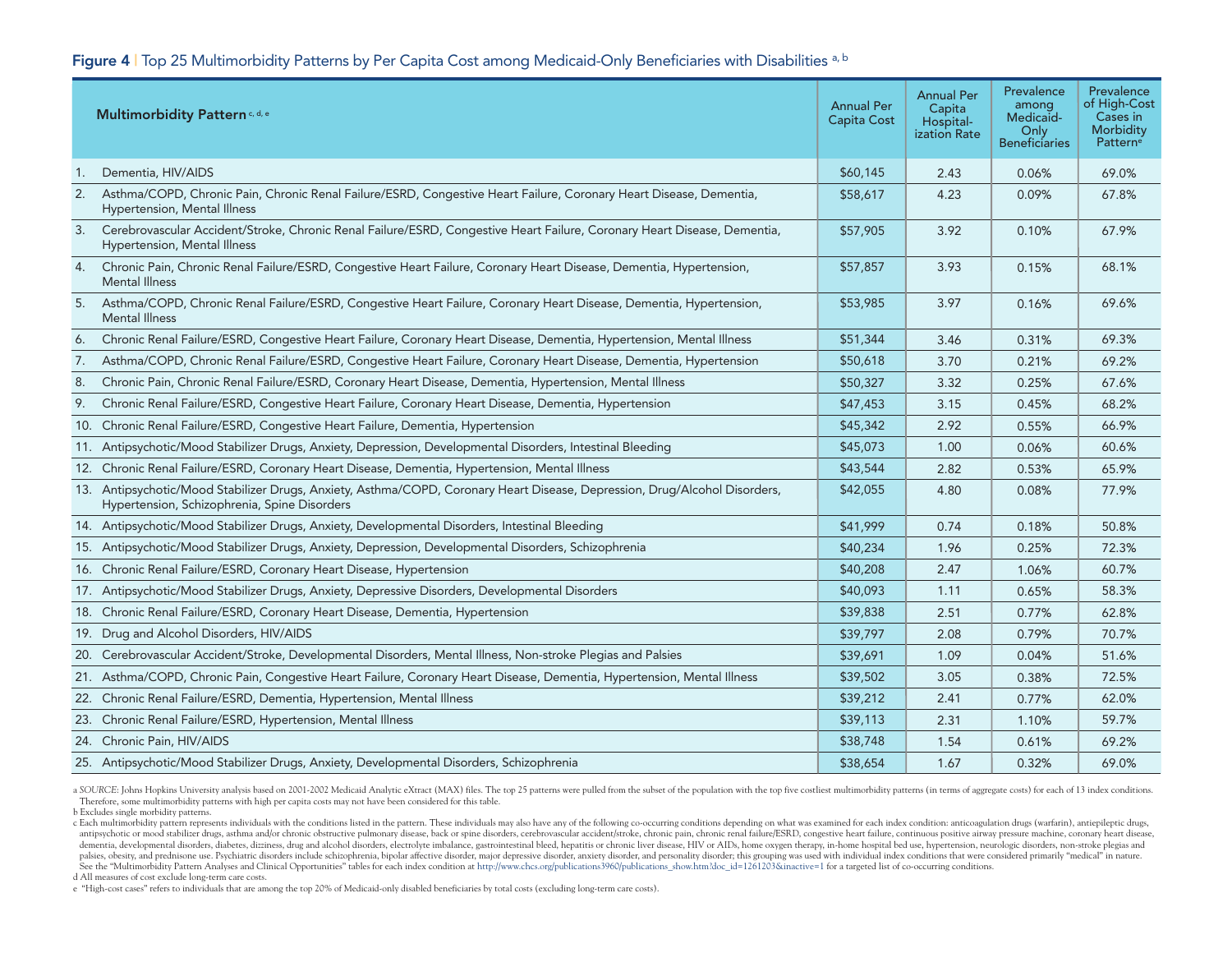## **Beneficiaries with chronic physical conditions are more likely to be hospitalized when they have a mental illness and/or drug and alcohol disorder.**

Among the 25 multimorbidity patterns with the highest hospitalization rates from among those conditions studied, 88 percent include behavioral health comorbidities (100 percent when dementia is included as a behaviorial health comorbidity). The addition of mental illness for adults with one of five common chronic physical conditions — asthma, coronary heart disease, asthma, diabetes, or congestive heart failure — is associated with increases in hospitalization rates ranging from 46 percent for congestive heart failure to more than 70 percent for hypertension (Figure 5). The combination of mental illness and drug and alcohol disorder is linked to even higher hospitalization rates. Beneficiaries with asthma, coronary heart disease, asthma, diabetes, or congestive heart failure and co-occurring mental illness and drug and alcohol disorder are four to five times more likely to be hospitalized than those with only physical conditions.



## Figure 5 | Impact of Behavioral Health Comorbidities on Per Capita Hospitalization among Medicaid-Only Beneficiaries with Disabilities

Consistent relationships emerge when comparing the top 25 multimorbidity patterns with the highest-costs and highest-hospitalization rates. Not surprisingly, 12 of the top 25 patterns by costs also appear in the top 25 patterns by hospitalization rates (Figure 6). Index conditions most commonly represented across these 12 highest-cost, highest-hospitalization patterns include: coronary heart disease (11); dementia (11); hypertension (11); chronic renal failure/ end stage renal disease (10); mental illness (9); and congestive heart failure (8). Of the 12 highestcost patterns not represented in the highest-hospitalization patterns, six include developmental disorders, and another three include HIV/AIDS.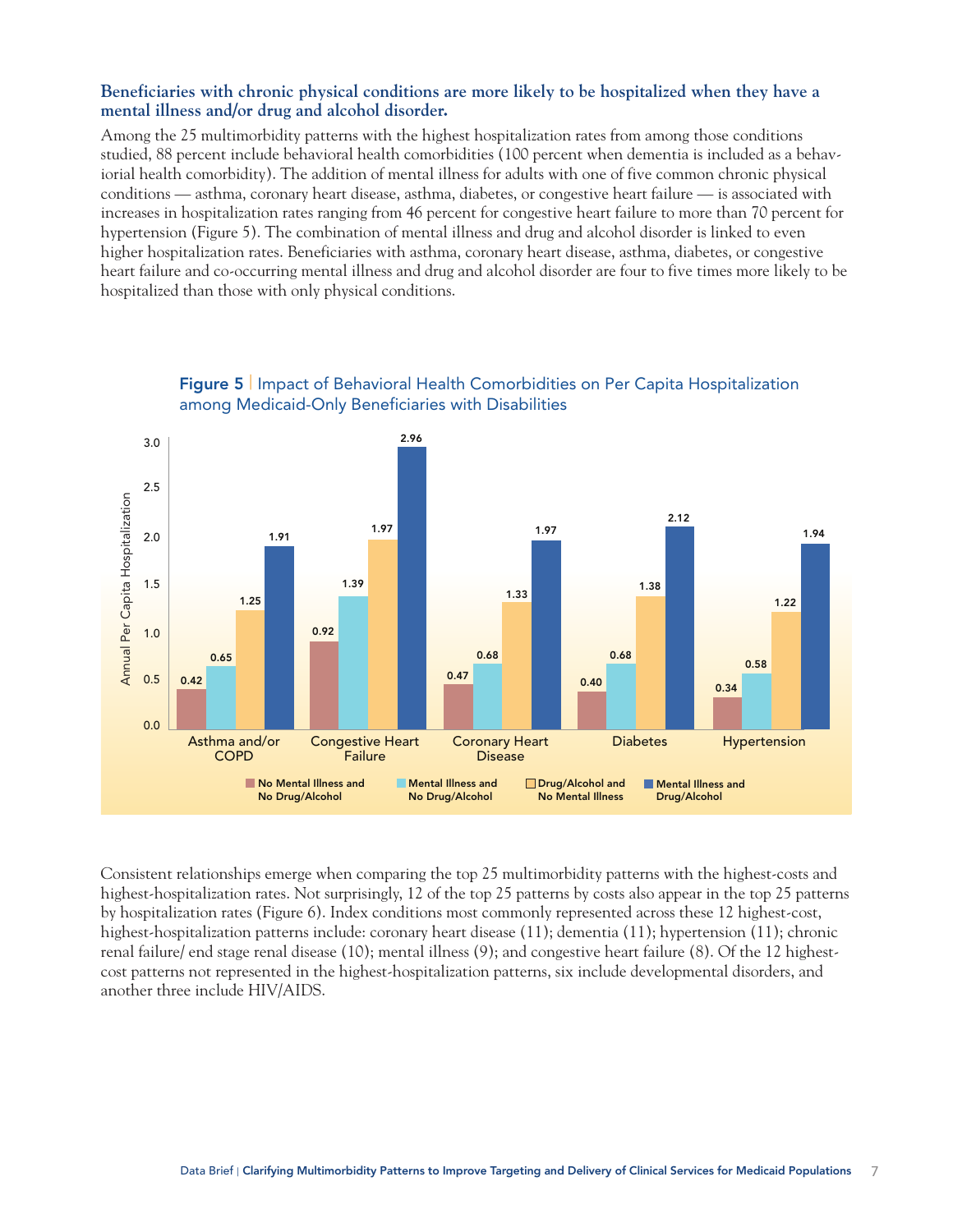#### Figure 6 | Top 25 Multimorbidity Patterns by Annual Per Capita Hospitalizations among Medicaid-Only Beneficiaries with Disabilities <sup>a</sup>

|    | Multimorbidity Pattern b, c, d                                                                                                                                                      | <b>Annual Per</b><br>Capita<br>Hospital-<br>ization Rate | Annual<br>Per Capita<br>Cost | Prevalence<br>among<br>Medicaid-<br>Only<br><b>Beneficiaries</b> | Prevalence<br>of High-Cost<br>Cases in<br>Morbidity<br>Patternd |
|----|-------------------------------------------------------------------------------------------------------------------------------------------------------------------------------------|----------------------------------------------------------|------------------------------|------------------------------------------------------------------|-----------------------------------------------------------------|
|    | 1. Antipsychotic/Mood Stabilizer Drugs, Anxiety Disorders, Asthma/COPD, Coronary Heart Disease, Depression,<br>Drug/Alcohol Disorders, Hypertension, Schizophrenia, Spine Disorders | 4.80                                                     | \$42,055                     | 0.08%                                                            | 77.9%                                                           |
|    | 2. Asthma/COPD, Chronic Pain, Chronic Renal Failure/ESRD, Congestive Heart Failure, Coronary Heart Disease, Dementia,<br>Hypertension, Mental Illness                               | 4.23                                                     | \$58,617                     | 0.09%                                                            | 67.8%                                                           |
|    | 3. Asthma/COPD, Chronic Renal Failure/ESRD, Congestive Heart Failure, Coronary Heart Disease, Dementia, Hypertension,<br><b>Mental Illness</b>                                      | 3.97                                                     | \$53,985                     | 0.16%                                                            | 69.6%                                                           |
| 4. | Antipsychotic/Mood Stabilizer Drugs, Anxiety Disorders, Depression, Drug/Alcohol Disorders, Personality Disorder, Schizophrenia                                                     | 3.95                                                     | \$37,695                     | 0.30%                                                            | 73.5%                                                           |
| 5. | Chronic Pain, Chronic Renal Failure/ESRD, Congestive Heart Failure, Coronary Heart Disease, Dementia, Hypertension, Mental Illness                                                  | 3.93                                                     | \$57,857                     | 0.15%                                                            | 68.1%                                                           |
| 6. | Cerebrovascular Accident/Stroke, Chronic Renal Failure/ESRD, Congestive Heart Failure, Coronary Heart Disease, Dementia,<br><b>Hypertension, Mental Illness</b>                     | 3.92                                                     | \$57,905                     | 0.10%                                                            | 67.9%                                                           |
|    | 7. Asthma/COPD, Chronic Renal Failure/ESRD, Congestive Heart Failure, Coronary Heart Disease, Dementia, Hypertension                                                                | 3.70                                                     | \$50,618                     | 0.21%                                                            | 69.2%                                                           |
| 8. | Antipsychotic/Mood Stabilizer Drugs, Anxiety Disorders, Depression, Drug/Alcohol Disorders, Hypertension, Schizophrenia                                                             | 3.55                                                     | \$35,580                     | 0.47%                                                            | 75.0%                                                           |
|    | 9. Antipsychotic/Mood Stabilizer Drugs, Anxiety Disorders, Asthma/COPD, Depression, Drug/Alcohol Disorders, Schizophrenia                                                           | 3.51                                                     | \$35,509                     | 0.49%                                                            | 76.0%                                                           |
|    | 10. Chronic Renal Failure/ESRD, Congestive Heart Failure, Coronary Heart Disease, Dementia, Hypertension, Mental Illness                                                            | 3.46                                                     | \$51,344                     | 0.31%                                                            | 69.3%                                                           |
|    | 11. Chronic Pain, Chronic Renal Failure/ ESRD, Coronary Heart Disease, Dementia, Hypertension, Mental Illness                                                                       | 3.32                                                     | \$50,327                     | 0.25%                                                            | 67.6%                                                           |
|    | 12. Antipsychotic/Mood Stabilizer Drugs, Anxiety Disorders, Asthma/COPD, Chronic Pain, Coronary Heart Disease, Depression,<br>Drug/Alcohol Disorders, Hypertension, Spine Disorders | 3.24                                                     | \$36,751                     | 0.20%                                                            | 75.0%                                                           |
|    | 13. Chronic Renal Failure/ ESRD, Congestive Heart Failure, Coronary Heart Disease, Dementia, Hypertension                                                                           | 3.15                                                     | \$47,453                     | 0.45%                                                            | 68.2%                                                           |
|    | 14. Antipsychotic/Mood Stabilizer Drugs, Asthma/COPD, Depression, Drug/Alcohol Disorders, Schizophrenia                                                                             | 3.05                                                     | \$33,363                     | 0.68%                                                            | 73.4%                                                           |
|    | 15. Asthma/COPD, Chronic Pain, Congestive Heart Failure, Coronary Heart Disease, Dementia, Hypertension, Mental Illness                                                             | 3.05                                                     | \$39,502                     | 0.38%                                                            | 72.5%                                                           |
|    | 16. Asthma/COPD, Chronic Pain, Congestive Heart Failure, Coronary Heart Disease, Dementia, Hypertension, Mental Illness,<br><b>Spine Disorders</b>                                  | 3.01                                                     | \$37,601                     | 0.22%                                                            | 72.3%                                                           |
|    | 17. Chronic Renal Failure/ESRD, Congestive Heart Failure, Dementia, Hypertension                                                                                                    | 2.92                                                     | \$45,342                     | 0.55%                                                            | 62.8%                                                           |
|    | 18. Cerebrovascular Accident/Stroke, Congestive Heart Failure, Coronary Heart Disease, Dementia, Hypertension, Mental Illness                                                       | 2.85                                                     | \$38,507                     | 0.36%                                                            | 67.7%                                                           |
|    | 19. Chronic Renal Failure/ESRD, Coronary Heart Disease, Dementia, Hypertension, Mental Illness                                                                                      | 2.82                                                     | \$43,544                     | 0.53%                                                            | 65.9%                                                           |
|    | 20. Asthma/COPD, Congestive Heart Failure, Coronary Heart Disease, Dementia, Hypertension, Mental Illness                                                                           | 2.79                                                     | \$35,796                     | 0.74%                                                            | 69.9%                                                           |
|    | 21. Chronic Pain, Congestive Heart Failure, Coronary Heart Disease, Dementia, Hypertension, Mental Illness                                                                          | 2.79                                                     | \$38,058                     | 0.59%                                                            | 70.0%                                                           |
|    | 22. Antipsychotic/Mood Stabilizer Drugs, Anxiety Disorders, Depressive Disorders, Drug/Alcohol Disorders, Schizophrenia                                                             | 2.79                                                     | \$30,668                     | 1.10%                                                            | 70.2%                                                           |
|    | 23. Asthma/COPD, Drug/Alcohol Disorders, Mental Illness, Schizophrenia                                                                                                              | 2.77                                                     | \$31,149                     | 0.87%                                                            | 69.0%                                                           |
|    | 24. Chronic Pain, Congestive Heart Failure, Coronary Heart Disease, Dementia, Hypertension, Mental Illness, Spine Disorders                                                         | 2.75                                                     | \$35,855                     | 0.32%                                                            | 70.3%                                                           |
|    | 25. Asthma/COPD, Chronic Pain, Coronary Heart Disease, Drug/Alcohol Disorders, Hypertension, Mental Illness, Spine Disorders                                                        | 2.73                                                     | \$31,629                     | 0.45%                                                            | 68.9%                                                           |

a SOURCE: Johns Hopkins University analysis based on 2001-2002 Medicaid Analytic eXtract (MAX) files. The top 25 patterns were pulled from the subset of the population with the top five costliest multimorbidity patterns fo multimorbidity patterns with high hospitalization rates may not have been considered for this table.

b Excludes single morbidity patterns.

c Each multimorbidity pattern represents individuals with the conditions listed in the pattern. These individuals may also have any of the following co-occurring conditions depending on what was examined for each index con antipsychotic or mood stabilizer drugs, asthma and/or chronic obstructive pulmonary disease, back or spine disorders, cerebrovascular accident/stroke, chronic pain, chronic renal failure/ESRD, congestive heart failure, con dementia, developmental disorders, diabetes, dizziness, drug and alcohol disorders, electrolyte imbalance, gastrointestinal bleed, hepatitis or chronic liver disease, HIV or AIDs, home oxygen therapy, in-home hospital bed palsies, obesity, and prednisone use. Psychiatric disorders includes schizophrenia, bipolar affective disorder, major depressive disorder, anxiety disorder, and personality disorder; this grouping was used with individual .<br>See the "Multimorbidity Pattern Analyses and Clinical Opportunities" tables for each index condition at http://www.chcs.org/publications.3960/publications\_show.htm?doc\_id=1261203&inactive=1 for a targeted list of co-occu d All measures of cost exclude long-term care costs.

e "High-cost cases" refers to individuals that are among the top 20% of Medicaid-only disabled beneficiaries by total costs (excluding long-term care costs).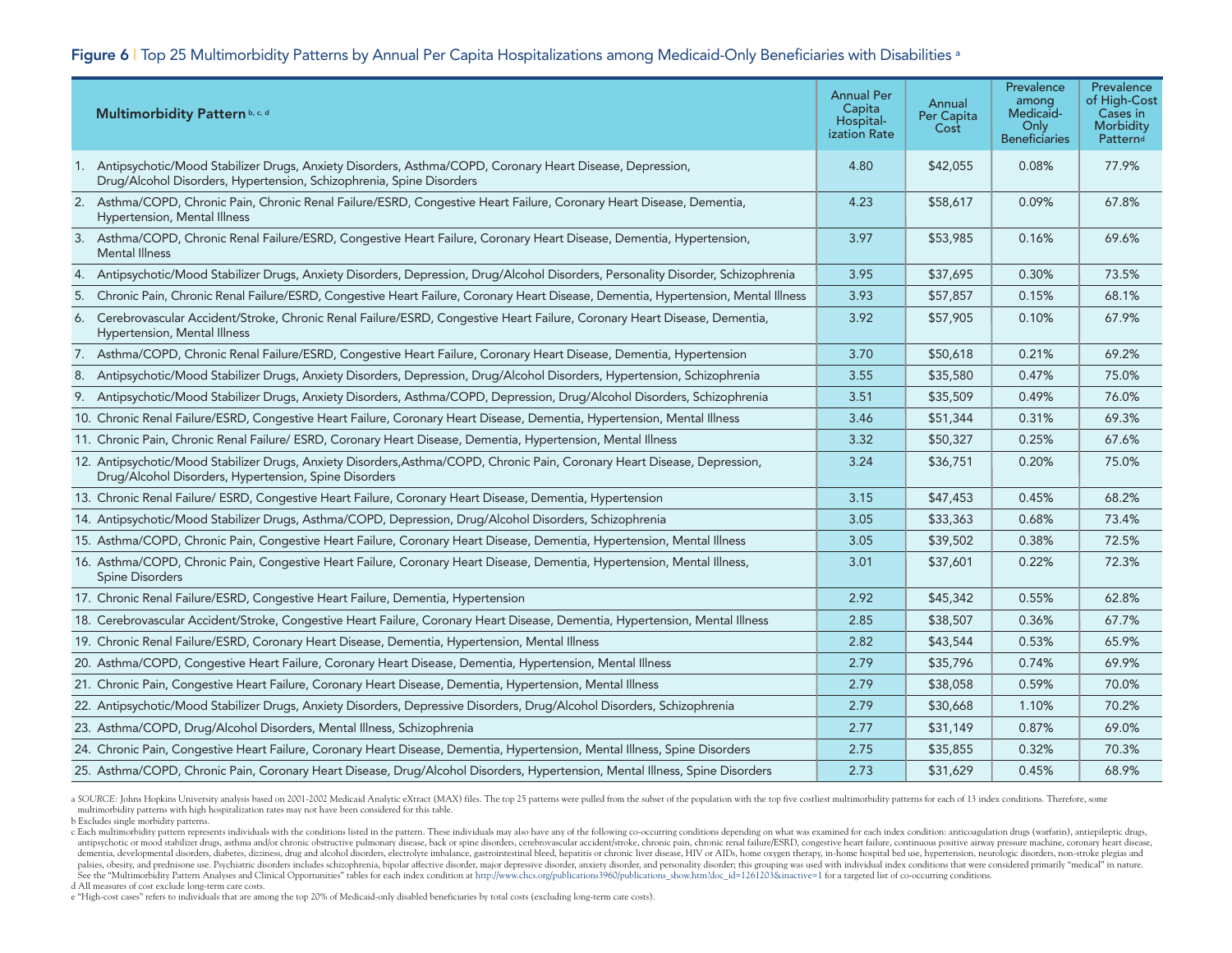## A LOOK AT THE PEOPLE IN THE PATTERNS

The following patient stories, based on a composite of actual consumers treated by clinicians at Johns Hopkins, illustrate the implications of multimorbidity from the patient and provider perspectives. Both of these examples represent patterns within the most frequently hospitalized population subsets uncovered in this analysis.

#### Case 1

Ms. V, age 59, has a history of hypertension and diabetes, and has smoked two packs of cigarettes daily for the last 30 years, causing chronic obstructive pulmonary disease (COPD). Three years ago, she suffered a major heart attack and developed congestive heart failure. She used to be a bus driver, but is unable to work due to heart failure and COPD and qualified for Medicaid two years ago. She is often short of breath, but is unable to tell if it is due to her lung or heart problems, or some combination. She frequently forgets to check her sugars four times daily or simply skips doing so because it is "a bother." She finds it nearly impossible to follow diet advice given to her by multiple doctors because she feels there is nothing left to eat after eliminating sugar, salt, and high-cholesterol foods from her diet.

Despite her health challenges, she often cares for her grandson, sometimes overnight. She was hospitalized three times in the past year for shortness of breath due to exacerbations of congestive heart failure and COPD. With each discharge, her medicine list has grown longer, but since the discharge instructions are often unclear, she has continued to take her medicines as she did prior to admission. She has gotten depressed and anxious, and was put on a low dose antidepressant. Yet, because she does not think it is working, she often does not take it. A family physician tries to coordinate her care, but her cardiologist and pulmonologist work in a different health system so communication among her physicians is sporadic, at best.

#### Case 2

Mr. G, age 42, was diagnosed with schizophrenia in his 20s, has also struggled with alcohol abuse and major depression, and has had asthma since childhood. In the last year, he has had three emergency department visits and two inpatient hospitalizations, one due to asthma and the other for a gastrointestinal bleed resulting from his alcohol abuse. He usually lives with his sister, but sometimes lives on the streets and has not been able to maintain steady employment.

He often feels depressed and experiences psychotic symptoms when he forgets or neglects to take his schizophrenia medications. He does not like his community mental health clinic and instead prefers his primary care physician. Unfortunately, his primary care physician is overwhelmed by Mr. G's psychiatric issues, and tends to focus on his asthma and the medical consequences of his alcohol abuse. The physician is frustrated by her busy schedule, which makes it difficult to manage Mr. G's psychiatric issues during 15-minute visits, and by Mr. G's inability to adhere to the prescribed asthma regimen in the face of his psychiatric issues.

#### **Commentary**

Multiple chronic conditions pose significant challenges for patients like Ms. V and Mr. G and their health care providers. In a health care system that tends to focus on the care of patients with single conditions, it is critical to understand two key concepts. First, focusing on any one of these patients' conditions in the absence of the others will likely lead to suboptimal treatment. Second, it is the specific combination of conditions experienced by a patient that drives morbidity, costs, and health service utilization.

For Ms. V, who struggles with difficult-to-follow diet instructions from multiple physicians, it would be useful for her to understand the most important changes she should make and how to achieve success on her own terms. Further, tailored and integrated patient education could help her understand when shortness of breath is due primarily to her heart failure as opposed to COPD; more active management of her depression and anxiety could improve her adherence to diet and medication instructions; and reducing the number of times each day she must check her blood sugars might make her more inclined to check when necessary. Finally, focusing on transitions in care between outpatient providers and hospitals would help minimize unnecessary medication changes.

For Mr. G, it would be useful to have an integrated clinical approach that specifically addresses the challenges posed by patients like him who struggle with serious mental illness and significant medical conditions. Fortunately, interventions are available including care management programs for patients with asthma and depression; integrated treatment approaches for patients with co-existing severe mental health and substance abuse problems; primary care collaborative models for patients with chronic medical conditions and depression such as IMPACT; as well as numerous schizophrenia care management programs that could be adapted for patients with multimorbidity. Effective intervention would also facilitate collaboration between his primary care physician and his behavioral health specialist (psychiatrist) to make sure his schizophrenia is effectively managed and that his physical and behavioral health care are coordinated.

#### Resources to Guide Care Management Design

Ms. V and Mr. G represent high-priority multimorbidity patterns within the Medicaid population. For a body of evidence that describes clinical approaches and models for these multimorbidity patterns and other specific patient subsets, see the set of Multimorbidity Pattern and Clinical Opportunities Tables at www.chcs.org.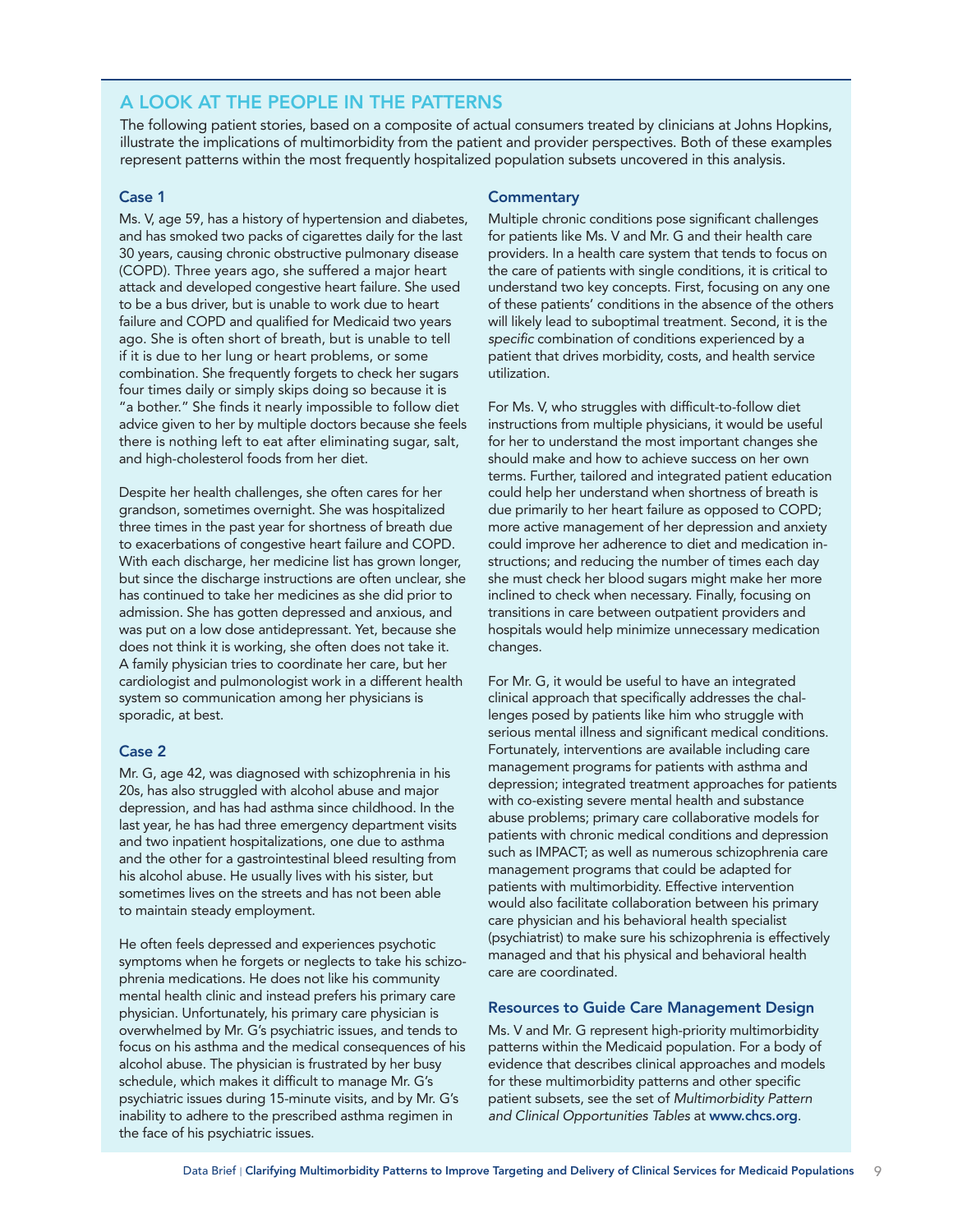## **A sizeable evidence base is growing, suggesting interventions that go beyond single disease management to address specific multimorbidity patterns.**

To guide Medicaid stakeholders in translating high-priority multimorbidity patterns into actionable opportunities, the Johns Hopkins researchers performed a literature review to uncover promising interventions linked to particular multimorbidity patterns. The literature review identified clinical opportunities within the following categories:

- 1. Evidence-based clinical "pearls" that address a particular aspect of care for a specific multimorbidity pattern;
- 2. Single-disease focused care delivery models relevant to the care of multimorbid patients;
- 3. Evidence-based models for the specific multimorbidity patterns; and
- 4. Clinical practice guidelines and systematic reviews.

In addition to highlighting high-priority intervention opportunities for some multimorbidity patterns, the literature review also identified gaps in the knowledge base around the clinical management of other high-priority combinations of conditions. For example, whereas a broad range of interventions was found for depression and co-occurring conditions, fewer interventions were found for chronic pain and co-occurring conditions. And lastly, the literature search also uncovered generalized evidence-based models that are not condition specific. These models could be helpful in the development of care management initiatives targeted to beneficiaries with diverse and heterogeneous clinical needs.

Of note, since the Hopkins researchers did not perform a formal review of the quality of the studies included in the evidence review, the quality of the evidence is undoubtedly variable. However, given the serious evidence gaps to guide the care of patients with multimorbidity, this literature may provide valuable information to help guide the development of innovative programs to improve care delivery for these patients.

Notably, the inventory of general evidence-based models for addressing multimorbidity reveals a set of common elements that are prevalent across effective models. These include: (1) risk assessment; (2) multidimensional assessment: (3) use of non-physician health professionals when appropriate for care delivery; (4) use of enabling technology, such as telemedicine; (5) targeting several key clinical outcomes that transcend one particular disease; and (6) use of transitional care components. Ensuring that these elements, or a subset thereof, are present in care models for complex populations is a key takeaway for those designing Medicaid care management approaches.

## Targeting Clinical Opportunities within Medicaid Populations: Online Resources

In tandem with this policy brief, CHCS together with its partners at Johns Hopkins have developed a variety of online resources to support Medicaid stakeholders in more effectively targeting interventions for high-need, high-cost beneficiaries. In addition to the full report from the Johns Hopkins research team that offers a more in-depth description of the analysis of multimorbidity patterns, materials include:

Multimorbidity Pattern Analyses and Clinical Opportunities Tables — Resources include:

- Summary tables detailing the five most costly patterns for each index condition;
- Data tables for the 16 most common multimorbidity patterns identified for each index condition, including prevalence, utilization, and expenditure data for each; and
- Clinical opportunities tables that catalog promising clinical models for specific patterns of multimorbidity. An alphabetical listing of citations for all the studies listed in the clinical opportunities tables is also available.

Evidence-Based Clinical Models Not Specific to a Multimorbidity Pattern — This literature review provides a summary of clinical models that have been developed and tested for patients with multimorbidity, regardless of the specific underlying conditions. The identified models are grouped within the following categories: interdisciplinary primary care teams; care/case management; preventive home visits; outpatient comprehensive geriatric assessment and geriatric evaluation and management; pharmaceutical care; chronic disease self-management; proactive rehabilitation; transitional care; hospital at home; nursing home; and Medicaid-specific studies.

Visit www.chcs.org to download these resources.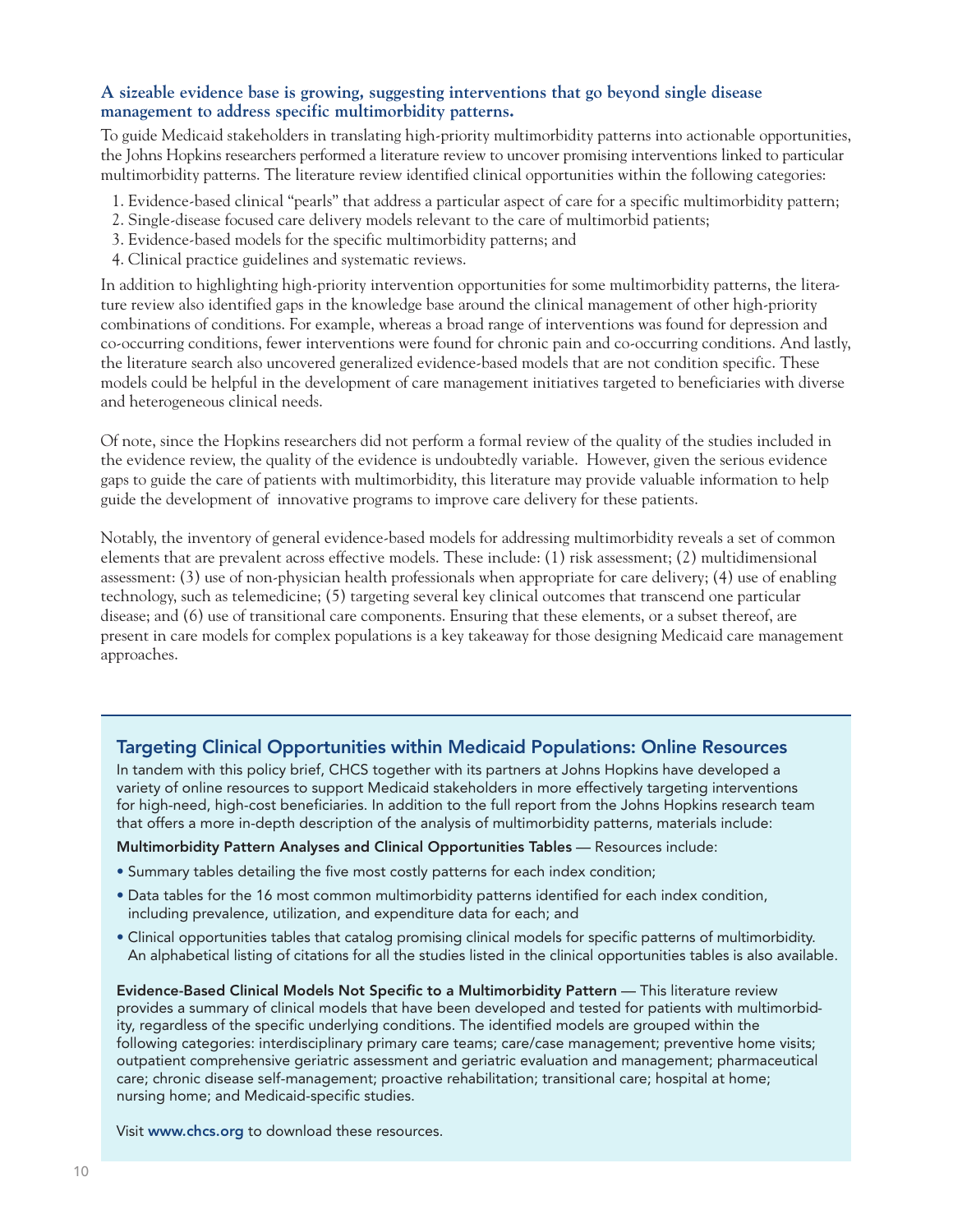## POLICY IMPLICATIONS

With disproportionate resources incurred by Medicaid's highest-need, highest-cost beneficiaries, states are inherently interested in new strategies to improve care and reduce unnecessary utilization for these individuals. While states recognize the predominance of mental illness and substance abuse among this high-need population, most lack a clear picture of who exactly these beneficiaries are, including their specific health needs and costs, and where to invest resources for the greatest potential to improve care. This analysis offers states critical information to help quantify the costs and utilization of beneficiaries with multiple comorbidities and pinpoint specific opportunities for care improvement.

In particular, the findings emphasize the overwhelming impact of mental illness on per capita costs and hospitalization rates. The addition of drug and alcohol disorders to mental illness impacts costs and hospitalization rates even more substantially.

By quantifying the costs and utilization of beneficiaries with multiple comorbidities and pinpointing specific opportunities for care improvement, this analysis offers states critical information for designing more effective care management strategies.

Many states already recognize the pervasiveness of co-occurring mental illness and drug and alcohol disorders and are pursuing efforts to more effectively integrate physical, behavioral health, and substance abuse services. Promising approaches being tested by states include: (1) promoting the use of multi-disciplinary care teams for individuals with complex needs, including primary care clinicians (nurse practitioners or registered nurses), behavioral health specialists, and community health workers/peer support specialists; (2) requiring information exchange across physical and behavioral systems, including payors and providers; and (3) aligning financial incentives across systems, e.g., performance incentives that encourage integration or establish gain-sharing mechanisms.

To bolster state efforts, the Patient Protection and Affordable Care Act (ACA) includes a number of key provisions that can be used to advance physical and behavioral health integration. Principal among these is Section 2703 that provides enhanced federal match and planning grants to establish health homes, an emerging vehicle for creating meaningful linkages between physical and behavioral health care providers.7 Other relevant ACA opportunities include support for community-health teams; co-location of primary care clinicians in community mental health settings; and additional demonstrations that could come out of the newly created Center for Medicare and Medicaid Innovation. Health reform legislation also promotes state pilot efforts to test accountable care organizations (ACOs), a new care delivery model in which all providers – primary and behavioral health care, hospitals, etc. – share responsibility, risk, and ultimately, part of the potential cost savings achieved through improved care coordination and reduced utilization.

These new opportunities offer considerable federal resources to assist states in rethinking care delivery for individuals with a complex array of chronic physical and behavioral needs and substance use issues. As health reform extends Medicaid eligibility to 16-20 million additional beneficiaries in 2014, states will have to develop the capacity to nimbly assess the needs of newly-eligible adult high-risk populations and design responsive care management programs. Based on the experiences of existing state coverage programs for newly eligible adults, it is likely that many individuals in the expansion population will have multiple chronic conditions, including high rates of mental illness and substance abuse.<sup>8</sup> Thus, the highest-need, highest-cost segment of the expansion population may look very similar to the current Medicaid adult population with disabilities. Designing delivery systems that can accommodate the complexity of physical conditions, mental illness and substance abuse for both Medicaid's current and new beneficiaries will be critical.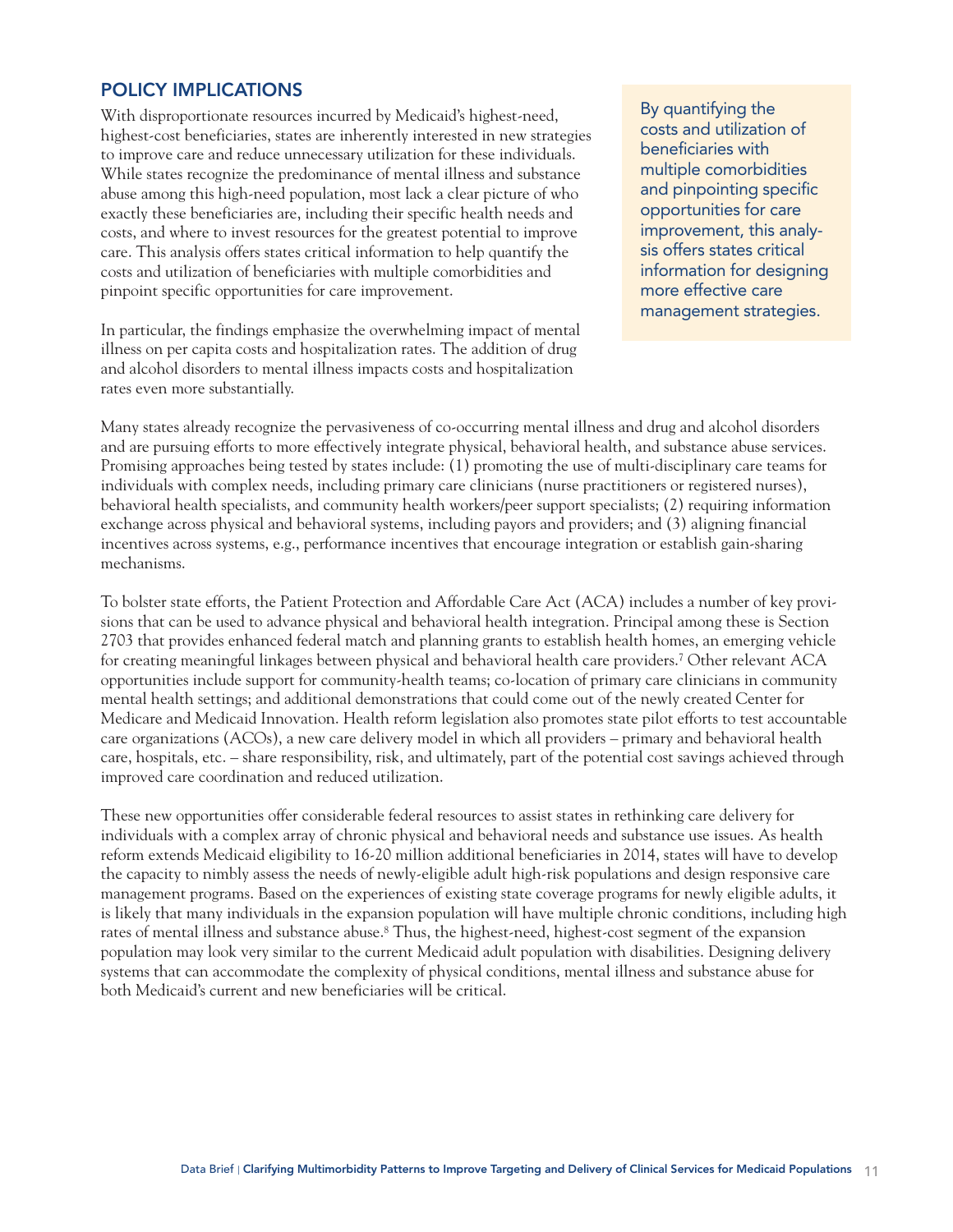## AREAS FOR FURTHER STUDY

This analysis adds significantly to the knowledge base regarding high-priority multimorbidity patterns within Medicaid populations and their relationship to costs and hospitalization rates. It also assembles existing literature on care for multimorbid patients. Complementing this study, an additional CHCS *Faces of Medicaid* analysis, conducted in partnership with researchers at the University of California, San Diego, closely examines hospital readmission rates among Medicaid beneficiaries to shed light on potential opportunities to improve care and reduce avoidable hospitalizations.<sup>9</sup> This recent analysis explores the influence on readmission rates of individual and combinations of physical and behavioral health conditions.

Both this analysis and the readmissions study noted above point to the need to provide similar clarity on Medicaid's dual eligible population. As noted earlier, the Johns Hopkins analysis also examined Medicaid data for the duals, including those under age 65, but because Medicare data were not readily available, the findings are not reported herein. Nonetheless, the examination of Medicaid data alone for the dual eligible population uncovered a number of examples of high-priority multimorbidity patterns based on high per capita annual expenditures, such as dementia among aged duals with congestive heart failure or chronic pain among disabled duals with congestive heart failure. A recent analysis from the Kaiser Family Foundation that used linked Medicare and Medicaid data found that roughly 38 percent of duals have both physical and behavioral health conditions, compared to only 17 percent of all non-dual Medicare beneficiaries.10 Additional analysis could combine Medicare and Medicaid data to further delve into multimorbidity patterns and high-priority areas of opportunity to improve care for dually eligible beneficiaries.

For beneficiaries with intensive long-term supports and services needs, an important issue emerging from this analysis is that long-term care claims commonly lack any diagnostic codes, limiting the potential to identify multimorbidity among this population. This suggests that the opportunity to improve cost and quality outcomes in this high-cost group may lie in understanding trajectories into long-term care, as well as understanding diagnostic information collected across other types of services and / or payors (e.g., Medicare for duals) or from other sources, such as the Minimum Data Set (MDS) that contains better data on diagnoses. Overlaying Medicaid data on long-term supports and services utilization and costs for the dually eligible population is another potential area of inquiry.

In sum, by enhancing care for Medicaid's highest-need, highest-cost subsets, states can potentially achieve not only better outcomes, but also substantial cost savings through more efficient care and reduced utilization. The identification of high-priority multimorbidity patterns gives Medicaid another tool for targeting interventions to those with the greatest health care needs.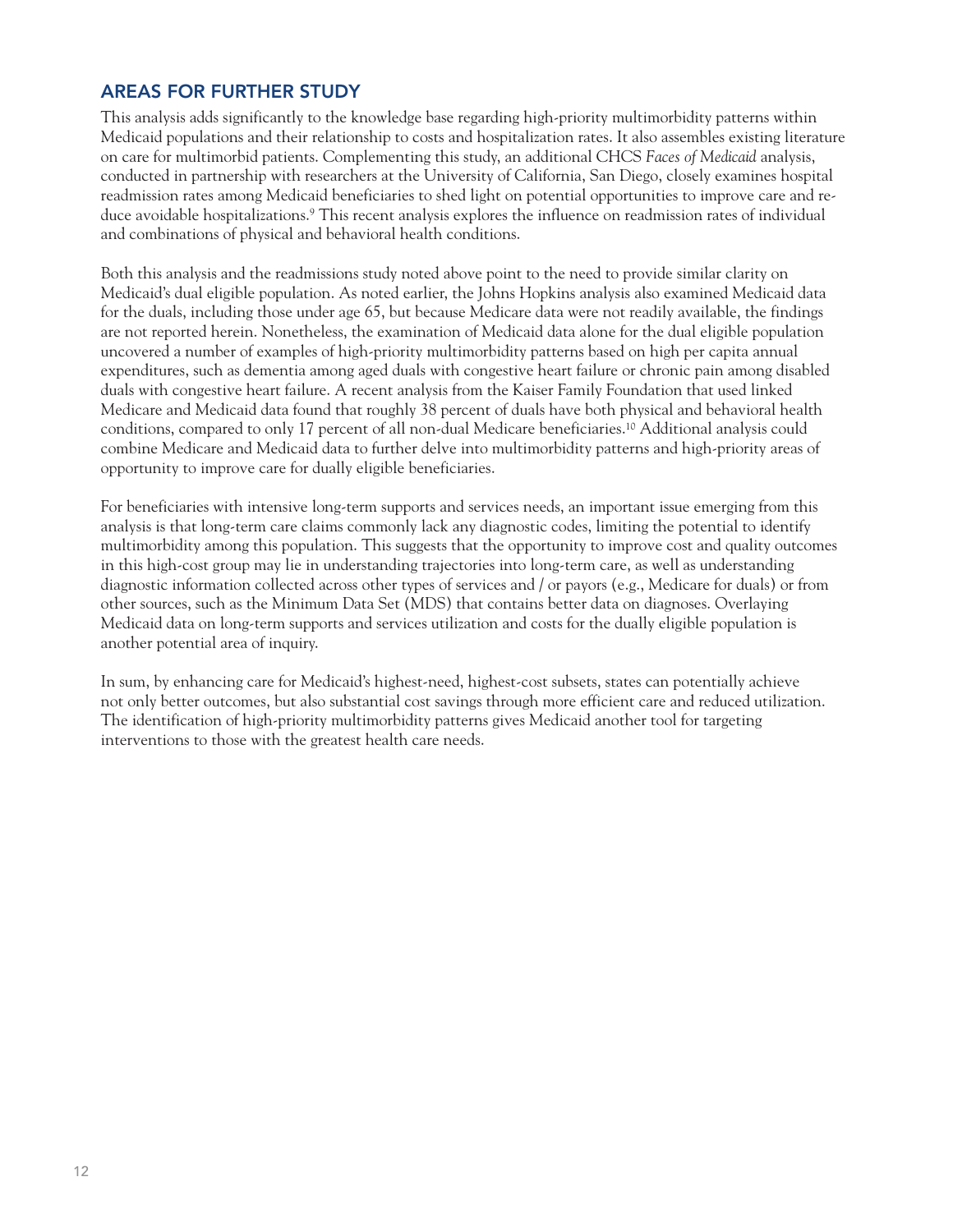## Endnotes

1 Kaiser Commission on Medicaid and the Uninsured and Urban Institute estimate based on 2004 MSIS data.

- 2 R.G. Kronick, M. Bella, and T.P. Gilmer. *The Faces of Medicaid III: Refining the Portrait of People with Multiple Chronic Conditions.* Center for Health Care Strategies, Inc., October 2009.
- 3 C. Boyd, B. Leff, C. Weiss, J. Wolff, R. Clark, and T. Richards. *Full Report: Clarifying Multimorbidity to Improve Targeting and Delivery of Clinical Services for Medicaid Populations.* Center for Health Care Strategies, Inc., December 2010. For the full analysis and corresponding materials, visit www.chcs.org.
- 4 CDPS is a diagnostic classification system that is used by a variety of Medicaid programs to make health-based capitated payments to managed care organizations for TANF populations and beneficiaries with disabilities. For information, see: R. Kronick, T. Gilmer, T. Dreyfus, and L. Lee. "Improving Health-Based Payment for Medicaid Beneficiaries: CDPS." *Health Care Financing Review,* Spring 2000, 21(3):29-64.
- <sup>5</sup> For a full description of study methodology, see C. Boyd, et al., op. cit., available at www.chcs.org.

- 7 Section 2703. State Option to Provide Health Homes for Enrollees with Chronic Conditions. This provision allows a state plan amendment option to provide for medical assistance to eligible individuals with chronic conditions who select a designated provider, a team of health care professionals operating with such a provider, or a health team as the individual's health home.
- 8 S.A. Somers, A. Hamblin, J.M. Verdier, and V.L.H. Byrd. *Covering Low-Income Childless Adults in Medicaid: Experiences from Selected States.* Center for Health Care Strategies, Inc., August 2010.
- 9 T. P. Gilmer and A. Hamblin. *Analysis of Hospital Readmissions among Medicaid Beneficiaries with Disabilities: Identifying Targets of Opportunity.* Center for Health Care Strategies, Inc., December 2010.
- <sup>10</sup> J. Kasper, M. O'Malley Watts, and B. Lyons. "Chronic Disease and Comorbidity among Dual Eligibles: Implications for Patterns of Medicaid and Medicare Service Use and Spending." Kaiser Commission on Medicaid and the Uninsured, July 2010.

<sup>6</sup> R.G. Kronick, et al., op. cit.